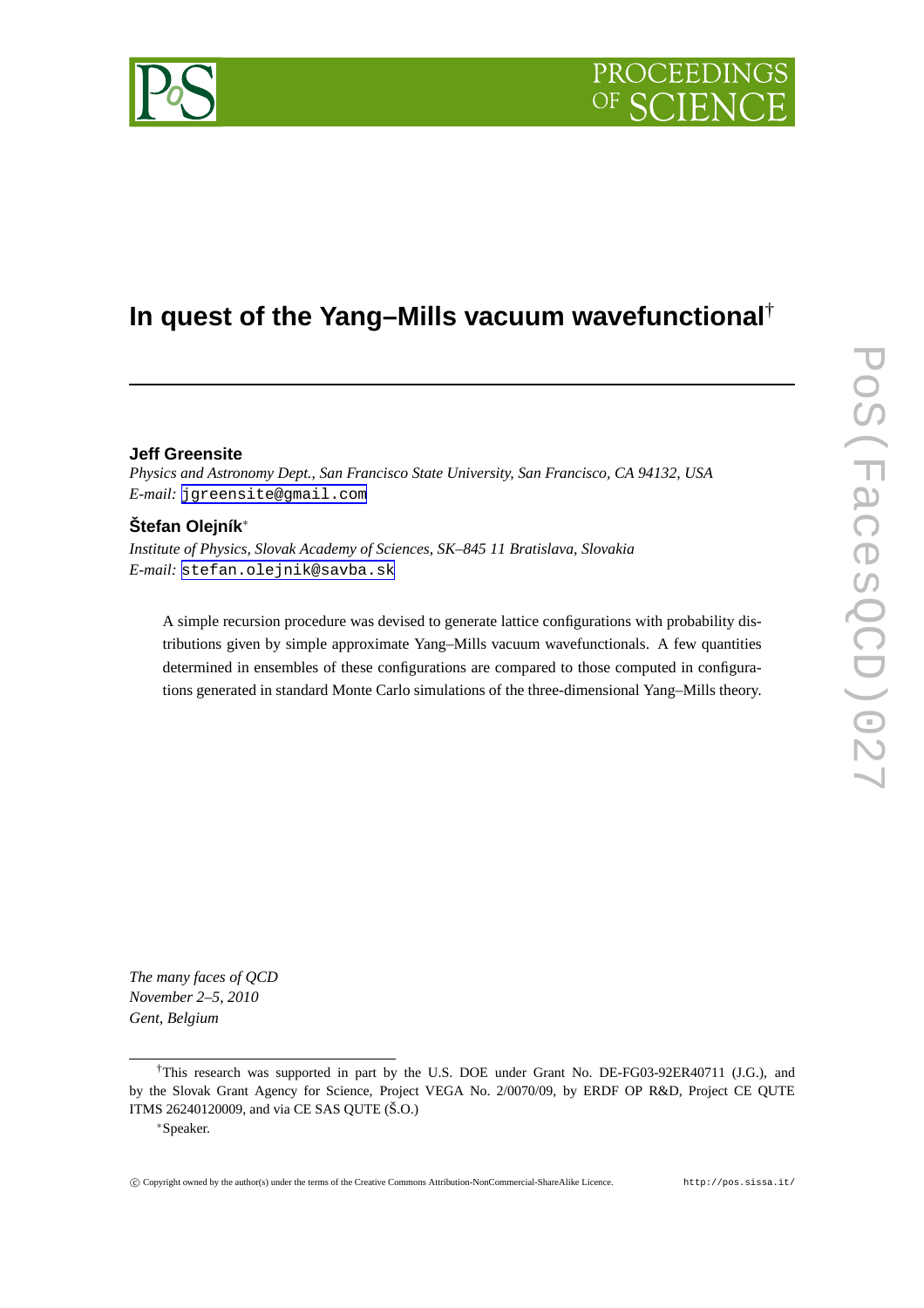# <span id="page-1-0"></span>**1. Introduction**

The vacuum of the quantized Yang–Mills gauge field theory contains most information about its distinct features like confinement, chiral symmetry breaking, etc. In the Hamiltonian formulation, this information is carried by the ground-state wavefunctional. In temporal gauge, in  $(d+1)$ dimensions, the problem looks very simple: One strives to solve the Schrödinger equation

$$
\mathcal{\hat{H}}\Psi_0[A] = \int d^d x \left\{ -\frac{1}{2} \frac{\delta^2}{\delta A_k^a(x)^2} + \frac{1}{4} F_{ij}^a(x)^2 \right\} \Psi_0[A] = E_0 \Psi_0[A] \tag{1.1}
$$

with an additional constraint that physical states are invariant under infinitesimal local gauge transformations (Gauß' law):

$$
\left(\delta^{ac}\partial_k + g\epsilon^{abc}A_k^b\right)\frac{\delta}{\delta A_k^c}\Psi[A] = 0.
$$
\n(1.2)

Subtleties of this problem were outlined more than 30 years ago by one of us (J.G.) [\[1\]](#page-9-0). It was argued that at large distance scales one expects the wavefunctional to assume the so called *dimensional-reduction form*:

$$
\Psi_0^{\text{eff}}[A] \approx \exp\left[-\mu \int d^d x \, F_{ij}^a(x) F_{ij}^a(x)\right],\tag{1.3}
$$

i.e. a vacuum with color-magnetic fields fluctuating independently in each spacetime point. In such a case the computation of a spacelike loop in  $(d+1)$  dimensions reduces to the calculation of a Wilson loop in Yang–Mills theory in *d* Euclidean dimensions. If the property existed for Yang– Mills theories  $(3+1)$  and  $(2+1)$  dimensions, then these would be confining, since the theory in 2 euclidean dimensions exhibits the area  $law<sup>1</sup>$ . However, the dimensional-reduction form cannot be the whole story, it does not provide correct short-distance structure of the theory.

As a step forward, Greensite [\[2\]](#page-9-0) proposed a systematic strong-coupling expansion of the Yang– Mills vacuum wavefunctional in the form:

$$
\Psi_0[U] = \mathcal{N} \exp(R[U]),\tag{1.4}
$$

where the function  $R$  in the exponential is an expansion in terms of closed loops – products of link variables *U* along closed contours on the lattice:



(1.5)

It was later shown by Guo, Chen and Li [[3\]](#page-9-0) that for smoothly varying gauge fields the first terms of the expansion are expressed through the color magnetic field strength,  $B^a(x) = F^a_{12}(x)$ , and the covariant laplacian in the adjoint representation,  $\mathscr{D}^2 = \mathscr{D}_k \cdot \mathscr{D}_k$ , where  $\mathscr{D}_k[A]$  denotes the covariant derivative in the adjoint representation:

$$
R[U] \propto -\frac{1}{\beta} \left( a\kappa_0 \text{Tr} \left[ B^2 \right] - a^3 \kappa_2 \text{Tr} \left[ B(-\mathscr{D}^2) B \right] + \ldots \right),\tag{1.6}
$$

<sup>&</sup>lt;sup>1</sup>In the rest of this paper, we will discuss exclusively the case of  $(2+1)$  dimensions.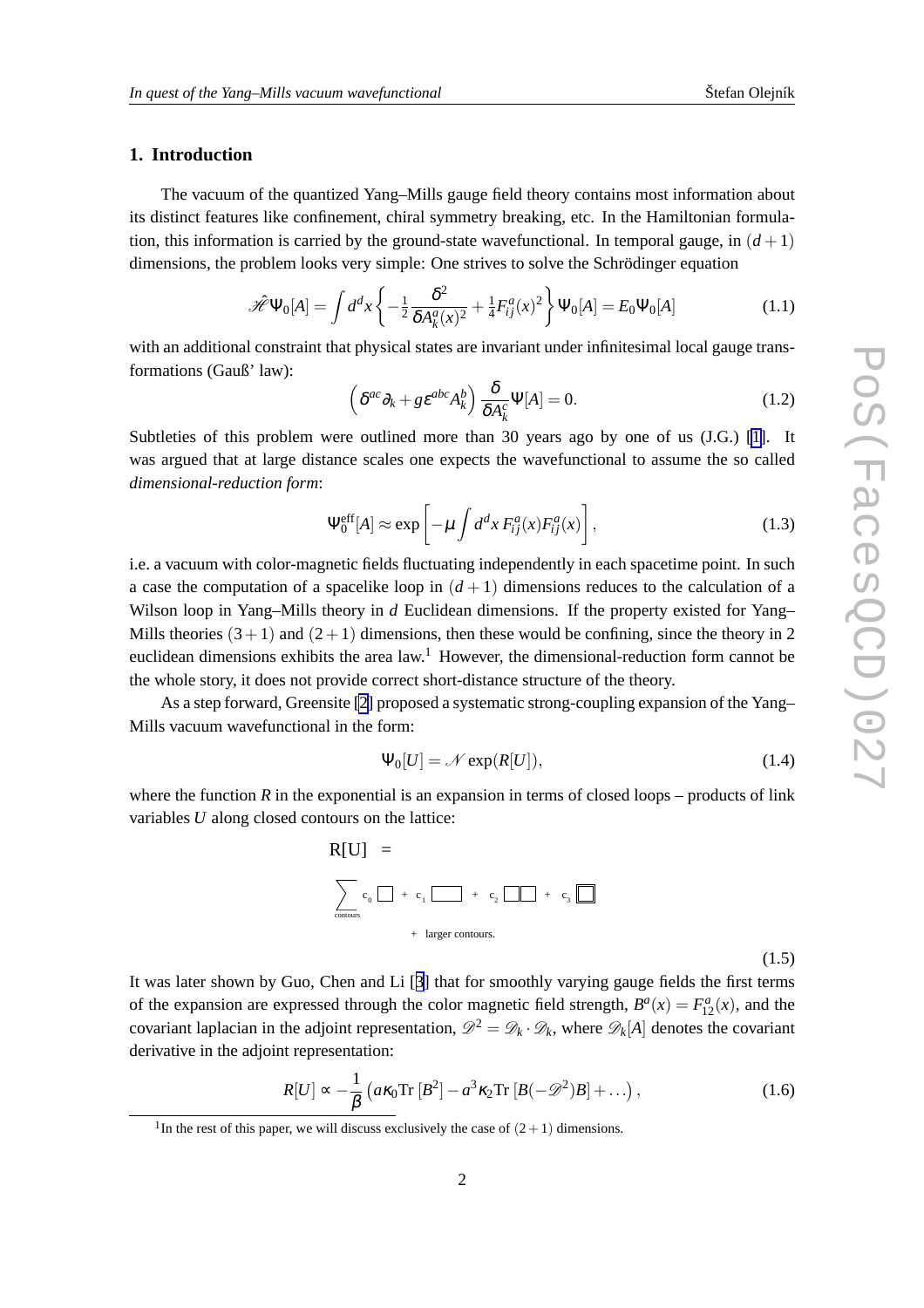<span id="page-2-0"></span>where

$$
\kappa_0 = \frac{1}{2}c_0 + 2(c_1 + c_2 + c_3), \quad \kappa_2 = \frac{1}{4}c_1 \quad \text{with} \quad c_0 = \mathcal{O}(\beta^2), \quad c_1, c_2, c_3 = \mathcal{O}(\beta^4). \quad (1.7)
$$

With only a few exceptions (see references in [[4](#page-9-0)]), there was not much work done in this area after the initial efforts. However, recently interest in the problem of the Yang–Mills vacuum wavefunctional has been revived and various plausible proposals for the vacuum states have been advanced. We will present tests of two of them which differ by their motivation but share some common features. More results and other proposals will be covered elsewhere [[4](#page-9-0)].

#### **2. Two proposals**

With a grain of imagination one can assume that an expansion of the form  $(1.6)$  $(1.6)$  $(1.6)$  might result from a vacuum wavefunctional

$$
\Psi_0[A] = \mathcal{N} \exp\left[-\frac{1}{2} \int d^2x d^2y B^a(x) K_{xy}^{ab}[-\mathcal{D}^2] B^b(y)\right]
$$
 (2.1)

with a kernel depending on the gauge coupling *g* and the adjoint covariant laplacian. That kernel cannot be arbitrary – one should be able to reproduce the QED vacuum wavefunctional [for  $SU(2)$ ] in  $(2+1)$ -dimensional spacetime] for  $g \rightarrow 0$ , which is known to be [\[5\]](#page-9-0):

$$
\Psi_0[A] \propto \exp\left\{-\frac{1}{2} \int d^2x d^2y \left[\nabla \times A(x)\right] \left(\frac{1}{\sqrt{-V^2}}\right)_{xy} \left[\nabla \times A(y)\right]\right\}.
$$
 (2.2)

The kernel has thus to satisfy the condition:

$$
\lim_{g \to 0} K_{xy}^{ab}[-\mathscr{D}^2] = \left(\frac{\delta^{ab}}{\sqrt{-\nabla^2}}\right)_{xy}.
$$
\n(2.3)

The above condition is, by construction, satisfied by the approximate vacuum wavefunctional proposed recently by the present authors [\[6\]](#page-9-0):

$$
\Psi_{\text{GO}}[A] = \mathcal{N} \exp\left[ -\frac{1}{2} \int d^2x d^2y B^a(x) \left( \frac{1}{\sqrt{(-\mathcal{D}^2 - \lambda_0) + m^2}} \right)_{xy}^{ab} B^b(y) \right].
$$
 (2.4)

Here  $\lambda_0$  denotes the lowest eigenvalue of  $(-\mathscr{D}^2)$ , and *m* is a constant (mass) parameter proportional to  $g^2 \sim 1/\beta$ . It is similar to a proposal by Samuel [\[7\]](#page-9-0); the difference lies in the subtraction of  $\lambda_0$ which is crucial, since  $(-\mathscr{D}^2)$  has a positive-definite spectrum and we have hints that its lowest eigenvalue diverges in the continuum limit.

The supporting evidence for this proposal comes from four sources [[6](#page-9-0), [8](#page-9-0)]:

1. The proposed form is a good approximation to the true vacuum for strong fields constant in space and varying only in time.

2. If we divide the magnetic field strength  $B(x)$  into "fast" and "slow" components, the part of the vacuum wavefunctional that depends on *B*slow takes on the dimensional-reduction form. The fundamental string tension is then easily computed as

$$
\sigma_{\rm f} = 3mg^2/16. \tag{2.5}
$$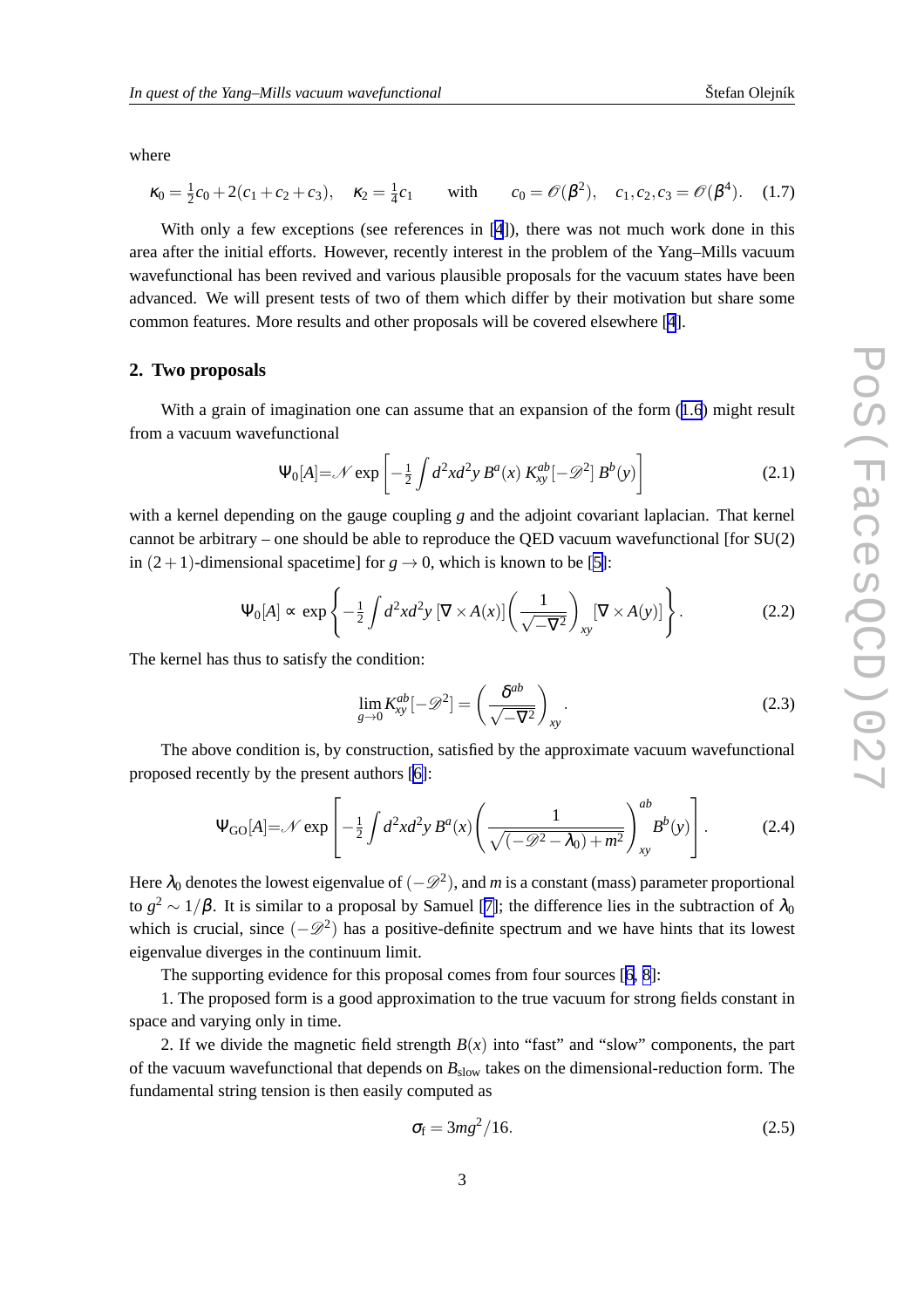<span id="page-3-0"></span>3. If one takes the mass *m* in the wavefunctional as a free variational parameter and computes (approximately) the expectation value of the Yang–Mills hamiltonian, one finds that a non-zero (finite) value of *m* is energetically preferred.

4. Results for the mass gap, and the Coulomb-gauge ghost propagator and the color-Coulomb potential computed from  $\Psi_{\text{GO}}[A]$  are in good agreement with those derived from standard Monte Carlo simulations (see below).

Despite this evidence, our proposal represents only an educated guess, motivated by the form of the QED vacuum state, dimensional reduction, and gauge invariance.

A more sophisticated approach has been followed in  $(2+1)$  dimensions by Karabali, Nair and collaborators [[9](#page-9-0)]. In the temporal gauge  $(A_0 = 0)$  they combine the remaining two components of the gauge potential into complex fields:

$$
\mathbf{A} \equiv \frac{1}{2} \left( \mathbf{A}_1 + i \mathbf{A}_2 \right), \qquad \bar{\mathbf{A}} \equiv \frac{1}{2} \left( \mathbf{A}_1 - i \mathbf{A}_2 \right), \tag{2.6}
$$

and then introduce new variables, a matrix-valued field  $M \in SL(N, \mathscr{C})$ , which is related to  $\mathbf{A}, \mathbf{A}$  via

$$
\mathbf{A} = -(\partial_z \mathbf{M}) \mathbf{M}^{-1}, \qquad \mathbf{\bar{A}} = \mathbf{M}^{\dagger -1} (\partial_{\bar{z}} \mathbf{M}^{\dagger}), \tag{2.7}
$$

where  $z = x_1 - ix_2$  and  $\bar{z} = x_1 + ix_2$  are the usual holomorphic variables in the complex plane.

Under a gauge transformation  $\Omega$ , **M** transforms covariantly, **M**  $\rightarrow \Omega M$ , and can be used to define gauge-invariant field variables:

$$
\mathbf{H} \equiv \mathbf{M}^{\dagger} \mathbf{M}, \qquad J^a \sim \text{Tr}\left(T^a (\partial \mathbf{H}) \mathbf{H}^{-1}\right), \tag{2.8}
$$

through which one can express the hamiltonian, inner products of physical states, and the vacuum wavefunctional.

Karabali et al. argue that the part bilinear in field variables  $J<sup>a</sup>$ , when expressed in usual variables, has the form:

$$
\Psi_{\text{KKN}}[A] \approx \exp\left[-\frac{1}{2}\int d^2x d^2y B^a(x) \left(\frac{1}{\sqrt{-\nabla^2 + m^2} + m}\right)_{xy}^{ab} B^b(y)\right],\tag{2.9}
$$

which, however, is not gauge-invariant. One can imagine that higher-order terms in  $J<sup>a</sup>$  might convert the ordinary laplacian in Eq. (2.9) into the covariant laplacian, leading to:

$$
\Psi_{\text{KKN}'}[A] \approx \exp\left[-\frac{1}{2}\int d^2x d^2y B^a(x) \left(\frac{1}{\sqrt{-\mathcal{D}^2 + m^2} + m}\right)_{xy}^{ab} B^b(y)\right].\tag{2.10}
$$

This form is still hardly sustainable, because of the divergence of the lowest eigenvalue  $\lambda_0$  of the adjoint covariant laplacian (discussed above).

Instead of the form (2.10) we will subject to lattice tests a "KKN-inspired" or "hybrid" wavefunctional which has (2.9) and (2.10) as starting point and agrees with them for abelian gauge configurations, but in which, similarly to the GO proposal, the covariant laplacian  $(-\mathscr{D}^2)$  is replaced by the subtracted one  $(-\mathscr{D}^2 - \lambda_0)$ :

$$
\Psi_{\text{hybrid}}[A] = \mathcal{N} \exp\left[-\frac{1}{2} \int d^2x d^2y B^a(x) \left(\frac{1}{\sqrt{(-\mathcal{D}^2 - \lambda_0) + m^2} + m}\right)_{xy}^{ab} B^b(y)\right].
$$
 (2.11)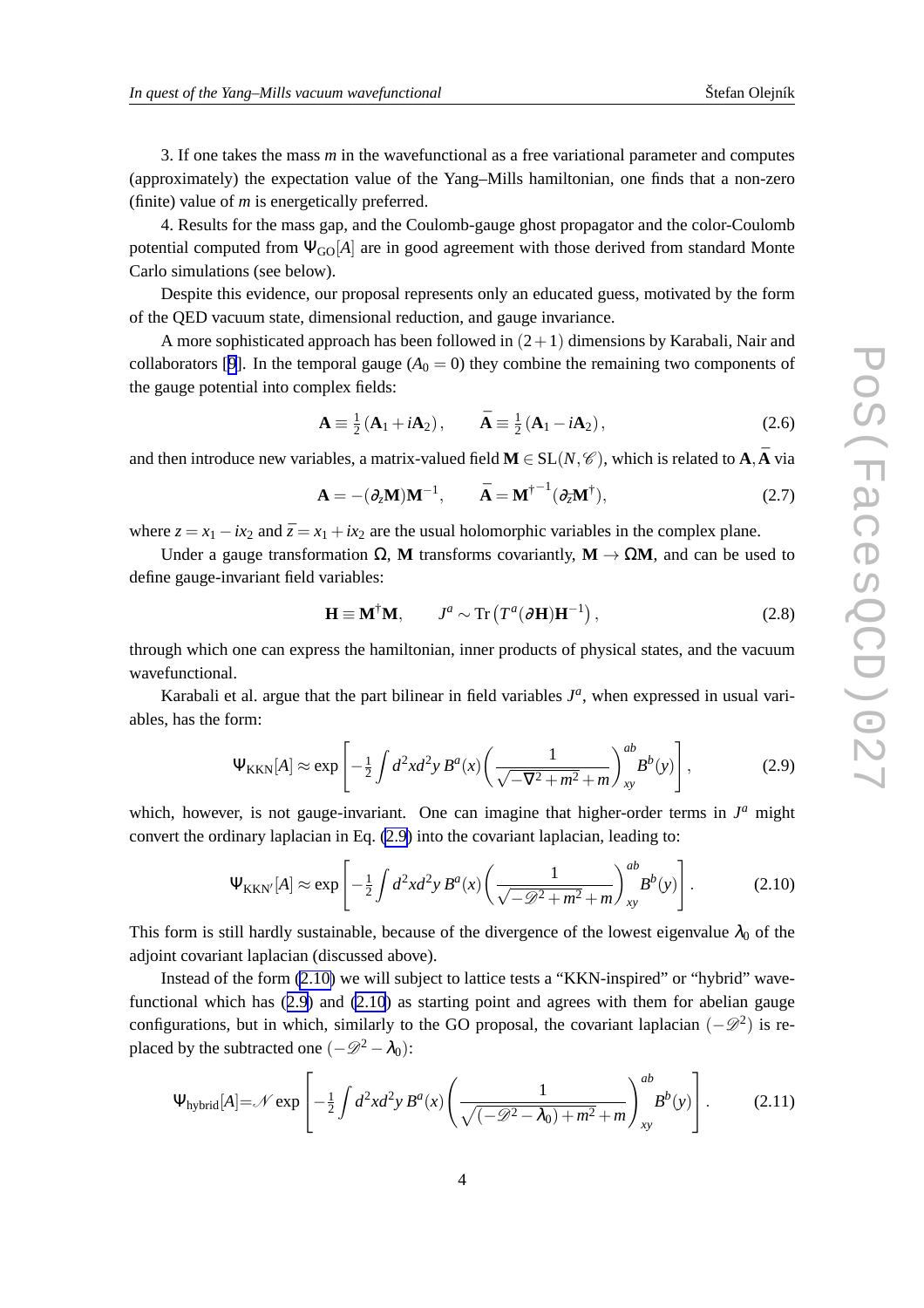# **3. Tests of the proposals**

Our aim is to test how good/bad is the approximation of the true Yang–Mills vacuum wavefunctional by the proposed approximate forms, Eq. [\(2.4\)](#page-2-0) and ([2.11\)](#page-3-0). To achieve this goal, we take a set of operators  $\{\hat{Q}[A]\}$  that depend on gauge fields A, and compute (and compare) their expectation values:

 $\sim \langle \Psi_0^{\text{true}} | \hat{Q}[A] | \Psi_0^{\text{true}} \rangle = \langle Q[A] \rangle_{MC}$  in *Monte Carlo lattices*, i.e. an ensemble of two-dimensional slices of configurations generated by MC simulations of the three-dimensional euclidean SU(2) lattice gauge theory with standard Wilson action at a coupling  $\beta_E$ ; from each configuration, only one (random) slice at fixed euclidean time is taken;

•  $\langle \Psi_0|\hat{Q}[A]|\Psi_0\rangle = \langle Q[A]\rangle_{\text{recursion}}$  in *"recursion" lattices*, i.e. an ensemble of independent twodimensional lattice configurations generated with the probability distribution given by a proposed vacuum wavefunctional, with parameters  $m$  and  $g^2$  fixed to some reasonable values, to be able to compare to the MC ensemble.

**Numerical simulation of**  $|\Psi_0|^2$  The generation of recursion lattices whose probability distribution  $P[A]$  is given by the square of a wavefunctional of the type  $(2.1)$  $(2.1)$  $(2.1)$  is based on the following idea [[6](#page-9-0)]: Define a probability distribution for gauge fields *A* with the kernel *K* controlled by an independent "background" configuration *A* ′

$$
\mathscr{P}[A;K[A']] = \mathscr{N} \exp\left[-\int d^2x d^2y B^a(x;A) K_{xy}^{ab}[A'] B^b(y;A)\right],\tag{3.1}
$$

where the field strength *B* is computed from *A*, and both *A* and  $A'$  are fixed to an appropriate gauge. If the variance of the kernel  $K[A]$  in the probability distribution  $P[A]$  is small after the choice of gauge, then one can write down a chain of approximate relations:

$$
P[A] = \mathscr{P}[A; K[A]] \approx \mathscr{P}[A; \langle K \rangle] = \mathscr{P}\left[A; \int dA' \; \mathscr{P}[A; K[A']] P[A']\right] \approx \int dA' \; \mathscr{P}[A; K[A']] P[A'].
$$
\n(3.2)

The probability distribution  $P[A]$  can then obtained by solving (3.2) iteratively:

$$
P^{(1)}[A] = \mathscr{P}[A; K[0]], \quad \dots, \quad P^{(k+1)}[A] = \int dA' \, \mathscr{P}[A; K[A']] P^{(k)}[A'].
$$
 (3.3)

Practical implementation of the recursion procedure consists of the following steps: Choose  $A_1 = 0$  (axial gauge) and  $A_2 \neq 0$ , then

- (i) given  $A_2$ , set  $A'_2 = A_2$ ,
- (ii)  $\mathscr{P}[A;K[A']]$  is gaussian in *B*, diagonalize  $K[A']$  and generate a new *B*-field stochastically,
- (iii) from *B* calculate  $A_2$  in axial gauge and compute everything of interest,
- (iv) go back to step (i), repeat as many times as necessary.

The procedure converges rapidly, one needs  $\mathcal{O}(10)$  cycles above, and the assumption about a small variance of *K* among configurations is supported a posteriori by the absence of large fluctuations of the spectrum of *K* evaluated on individual recursion lattices.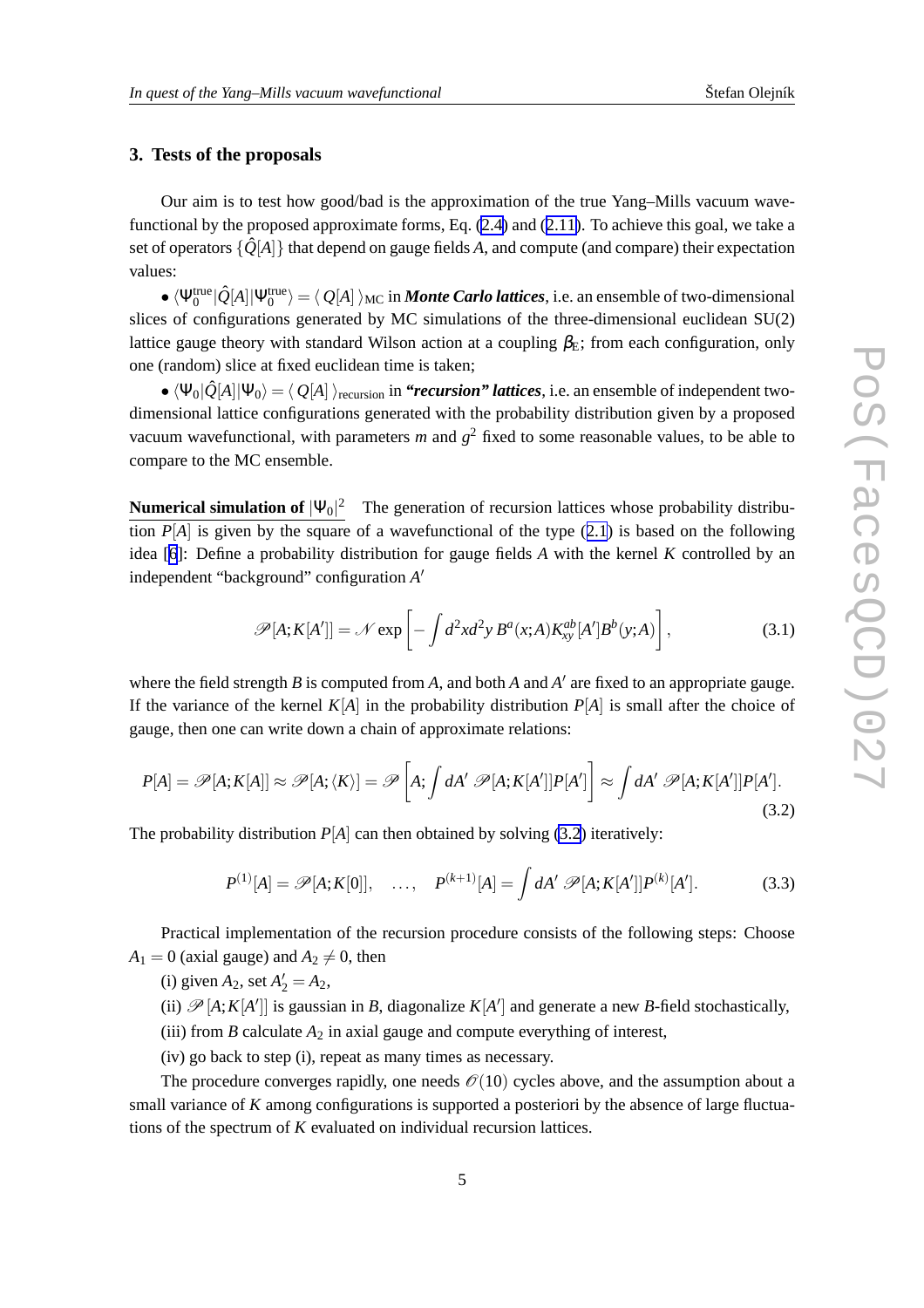<span id="page-5-0"></span>**Choice of vacuum wavefunctional parameters**  $m$  **and**  $g$  **Our next task is to select appropriate** values for parameters *g* (or  $\beta = 4/g^2$ ) and *m* of recursion lattices to be able to compare to MC lattices with Wilson-action coupling  $\beta_E$ . In our earlier studies [[6](#page-9-0), [8\]](#page-9-0) with  $\Psi_{GO}$  we chose  $\beta = \beta_E$ , and fixed *m* using Eq. [\(2.5\)](#page-2-0) by the measured value of the fundamental string tension (in lattice units):  $m(\beta_{\text{E}}, L) = 4\beta_{\text{E}}\sigma_{\text{f}}(\beta_{\text{E}}, L)/3$ .

Another possibility is to use for fixing  $\beta$  and *m* some information about the true Yang–Mills vacuum wavefunctional at  $β$ <sub>E</sub> for a set of simple gauge-field configurations. The square of the vacuum wavefunctional for some trial configurations (non-abelian constant fields, abelian or nonabelian plane waves) can be computed numerically in simulations of the three-dimensional Yang– Mills theory. Take a set of time-independent configurations  $\mathcal{U} = \{U^{(j)}(\mathbf{x}), j = 1, ..., M\}$ . The method (proposed long ago [\[10](#page-9-0)] and described in more detail in [\[4\]](#page-9-0)) is based on the following identity:

$$
|\Psi[U^{(j)}]|^2 = \frac{1}{Z} \int [DU] \delta(U_0) \prod_{\mathbf{x}} \delta \left[ U(\mathbf{x}, 0) - U^{(j)}(\mathbf{x}) \right] e^{-S}.
$$
 (3.4)

In practice, one measures the probability in a modified lattice Monte Carlo simulation: The links at  $t = 0$  are constrained to belong to a configuration from the set  $\mathcal{U}$ . In a MC update all links, except those with  $t = 0$ , are updated by the usual heat bath method. On the  $t = 0$  slice, one of the *M* configurations from the set  $\mathcal U$  is selected at random, and then accepted/rejected by the Metropolis algorithm. Len  $N_i$  denote the total number of times that the *j*-th configuration from the set is accepted, and  $N_{\text{tot}}$  the total number of updates of the  $t = 0$  plane. Then:

$$
|\Psi[U^{(j)}]|^2 \propto \lim_{N_{\text{tot}} \text{ large}} \frac{N_j}{N_{\text{tot}}}.\tag{3.5}
$$

For determining vacuum wavefunctional parameters we measured probabilities of abelian plane waves with fixed (maximal) wavelength  $\lambda = L$  and varying amplitudes:

$$
U_1^{(j)}(n_1, n_2) = \sqrt{1 - a_j(n_2)^2} \mathbf{1}_2 + i a_j(n_2) \sigma_3, \qquad U_2^{(j)}(n_1, n_2) = \mathbf{1}_2,\tag{3.6}
$$

with 
$$
a_j(n_2) = \sqrt{\frac{\alpha + \gamma j}{L^2}} \cos \frac{2\pi n_2}{L}, \qquad p^2 = 2\left(1 - \cos \frac{2\pi}{L}\right).
$$
 (3.7)

The probabilities measured in the Monte Carlo simulation described above can be parametrized by

$$
|\Psi_{\rm MC}[U^{(j)}]|^2 = \exp(-R_{\rm MC}[U^{(j)}] - R_0), \qquad R_{\rm MC}[U^{(j)}] = 2(\alpha + \gamma j) \omega_{\rm MC}(p) + \text{const.} \tag{3.8}
$$

Similarly, for a theoretical Ansatz of vacuum wavefunctional:

$$
R_{\text{Ansatz}}[U^{(j)}] = 2(\alpha + \gamma j) \omega_{\text{Ansatz}}(p) + \text{const.}
$$
 (3.9)

For the proposals discussed in Section [2](#page-2-0):<sup>2</sup>

$$
\omega_{\text{GO}}(p) = \frac{1}{g^2} \frac{p^2}{\sqrt{p^2 + m^2}}, \qquad \omega_{\text{KKN}}(p) = \frac{1}{g^2} \frac{p^2}{\sqrt{p^2 + m^2} + m}.
$$
 (3.10)

Fig. [1](#page-6-0) shows results for  $\omega_{MC}$  vs.  $p^2$  in physical units for a number of  $\beta_E$  values and lattice sizes *L*. The scale was set by the conventional value of  $(0.44 \text{ GeV})^2$  for the physical string tension,

<sup>&</sup>lt;sup>2</sup>For abelian configurations, the KKN ([2.9](#page-3-0)) and hybrid [\(2.11\)](#page-3-0) wavefunctionals coincide.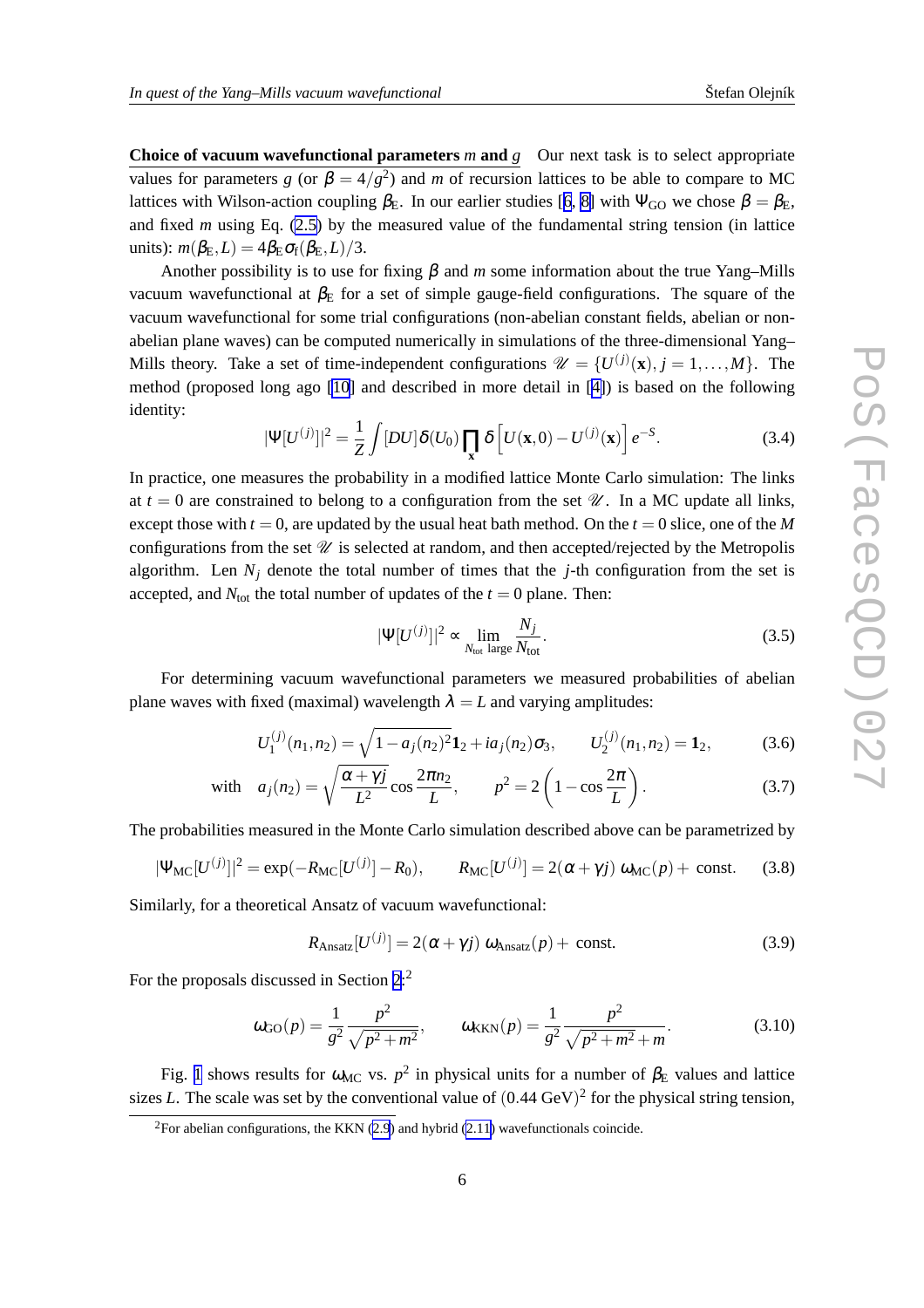2 phys

GO  $\big| 0.771 \big| 1.465$ KKN 0.420 1.237

**Table 1:** Vacuum wavefunctional parameters (phys. units).

<span id="page-6-0"></span>

**Figure 1:** Cumulative data for  $\omega_{MC}$  vs.  $p^2$  in physical units, on lattices of extensions  $L = 16, 24, 32, 40, 48$ , and euclidean lattice couplings  $\beta_E = 6, 9, 12$ . The curves (hardly distinguishable from one another) represent  $\omega_{\text{GO}}(p)$  and  $\omega_{\text{KKN}}(p)$  for fitted parameters  $m_{\text{phys}}$  and  $g_{\text{phys}}^2$  given in Table 1.

i.e. the lattice spacing is  $a(\beta_{\rm E}, L) = \sqrt{\sigma_{\rm f}(\beta_{\rm E}, L)}/(0.44 \text{ GeV})$ . The data were fitted by functional forms in Eq. ([3.10](#page-5-0)), the resulting parameters are summarized in Table 1.

Parameters of the proposed wavefunctionals in lattice units were  $\sqrt{\frac{\text{variant}}{\text{w}^2}}$ fixed using:

$$
g^{2}(\beta_{\mathcal{E}},L)=g_{\text{phys}}^{2} a(\beta_{\mathcal{E}},L), \qquad m(\beta_{\mathcal{E}},L)=m_{\text{phys}} a(\beta_{\mathcal{E}},L). \quad (3.11)
$$

We will present below results for  $\beta_{\rm E} = 9$ , the actual parameter values used at this coupling are listed in Table 2.<sup>3</sup>

**Results** We focus on two important quantities defined in Coulomb gauge, the Coulomb-gauge ghost propagator:

$$
G(R) = \left\langle \left( \mathcal{M}[A]^{-1} \right)_{xy}^{aa} \right\rangle \Big|_{|x-y|=R} = \left\langle \left( -\frac{1}{\nabla \cdot \mathcal{D}[A]} \right)_{xy}^{aa} \right\rangle \Big|_{|x-y|=R}
$$
(3.12)

and the color-Coulomb potential:

$$
V(R) \propto -\left\langle \left( \mathcal{M}[A]^{-1}(-\nabla^2) \mathcal{M}[A]^{-1} \right)_{xy}^{aa} \right\rangle \Big|_{|x-y|=R} = -\left\langle \left( \frac{1}{\nabla \cdot \mathcal{D}[A]}(-\nabla^2) \frac{1}{\nabla \cdot \mathcal{D}[A]} \right)_{xy}^{aa} \right\rangle \Big|_{|x-y|=R}.
$$
\n(3.13)

It was argued by Gribov [\[13](#page-9-0)] and Zwanziger [\[14\]](#page-9-0), that the low-lying spectrum of the Faddeev– Popov operator,  $\mathcal{M}[A] = -\nabla \cdot \mathcal{D}[A]$ , in Coulomb gauge probes properties of nonabelian gauge

|    |                                                                    |       | GO |                        | hybrid |                |
|----|--------------------------------------------------------------------|-------|----|------------------------|--------|----------------|
|    | $L \mid \sqrt{\sigma_f(\beta_{\rm E},L)} \quad a(\beta_{\rm E},L)$ |       |    | m                      |        | $\mathfrak{m}$ |
| 32 | 0.162                                                              | 0.367 |    | 7.43 $0.283 \div 8.80$ |        | 0.154          |

**Table 2:** Values of  $\beta$  and *m* for the GO and hybrid wavefunctionals at  $\beta_E = 9$ , derived from the parameters in Table 1. (The value of  $\sqrt{\sigma_f(\beta_{\rm E},L)}$  comes from Monte Carlo simulations of the standard Wilson action in three Euclidean dimensions [\[12](#page-9-0)].)

 $3$ The results obtained for the GO vacuum wavefunctional with two variants of fixing its parameters, described in the text, almost do not differ [\[11](#page-9-0)].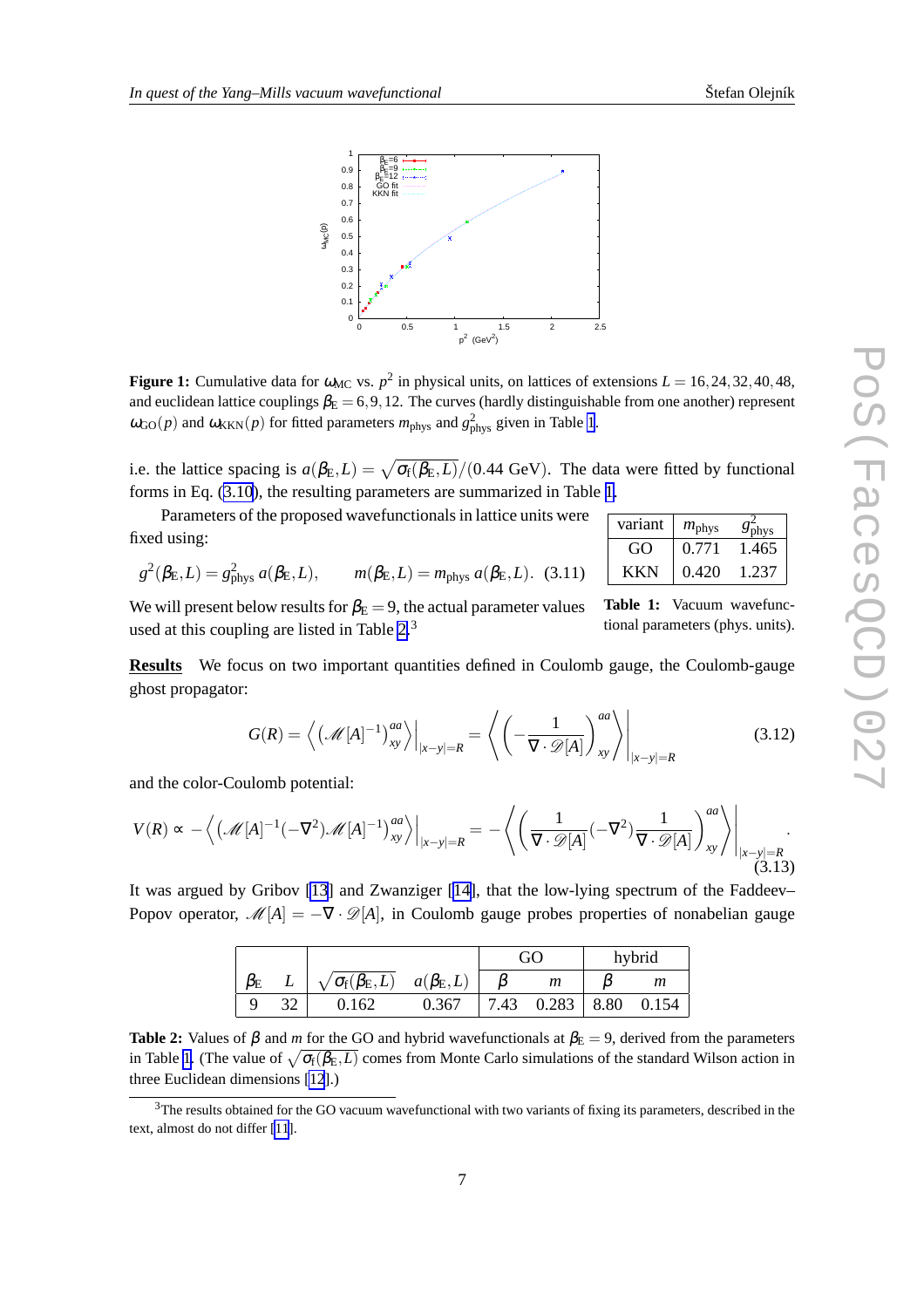

**Figure 2:** The Coulomb-gauge ghost propagator.

**Figure 3:**  $|V(0)|$  in the individual configurations.

fields that are crucial for the confinement mechanism. The ghost propagator in Coulomb gauge and the color-Coulomb potential are directly related to the inverse of the Faddeev–Popov operator, and play a role in various confinement scenarios. In particular, the color-Coulomb potential represents an upper bound on the physical potential between a static quark and antiquark [[15](#page-9-0)].

An important point to mention is the equality of the vacuum wavefunctionals in temporal and Coulomb gauge (see e.g.  $[16]$  $[16]$ ), when evaluated on gauge fields satisfying the Coulomb gauge condition  $\nabla \cdot A = 0$ , and which lie in the first Gribov region. Our numerical method described above generates configurations in the temporal gauge, these are then transformed to Coulomb gauge, and Coulomb-gauge observables are evaluated in the transformed configurations.

Figure 2 displays the equal-time ghost propagator in Coulomb gauge computed in a standard Monte Carlo simulation on a 32<sup>3</sup> lattice at  $\beta_{\rm E} = 9$ , together with results obtained from recursion lattices with probability distributions given by  $\Psi_{GO}^2$  and  $\Psi_{hybrid}^2$ , generated using  $\beta$  and  $m$  values listed in Table [2](#page-6-0). The agreement is quite perfect, for all three ensembles.

Figure 3 is crucial for understanding results for the color-Coulomb potential, which are shown in Fig. [4](#page-8-0). One can evaluate the potential in each individual lattice configuration. Figure 3 displays values of  $|V(0)|$  in MC lattices, GO and hybrid recursion lattices. It is clearly seen that most configurations have  $|V(0)|$  in the range between about 2 and 10 (about 80%), but there are rare instances of configurations with much higher values. These "exceptional" lattices possess a still positive, but very small value of the lowest eigenvalue of the Faddeev–Popov operator, and are therefore rather difficult do gauge-fix to Coulomb gauge. If we discard from our ensembles configurations with  $|V(0)|$  greater than some cut  $\kappa$ , we obtain results illustrated in Fig. [4](#page-8-0). For  $\kappa = 5$ or even 10 the agreement of potentials for MC, GO, and hybrid lattices is reasonable. However, as the cut is increased, the agreement deteriorates. The GO and hybrid potentials are still roughly linear (and hardly distinguishable from each other), but deviate quantitatively from the MC result. This indicates a discrepancy in the tails of the probability distributions. While the ghost propagator ([3.12](#page-6-0)), containing only a single factor of the inverse Faddeev–Popov operator, is rather insensitive to the tails and its values are mainly determined by the bulk of configurations, the color-Coulomb potential ([3.13\)](#page-6-0) involves two factors and is more sensitive to the tails.

But what makes the probability distributions corresponding to  $\Psi_{GO}^2$  and  $\Psi_{hybrid}^2$  so close? We believe that the reason is that both wavefunctionals have – for optimal choices of their parameters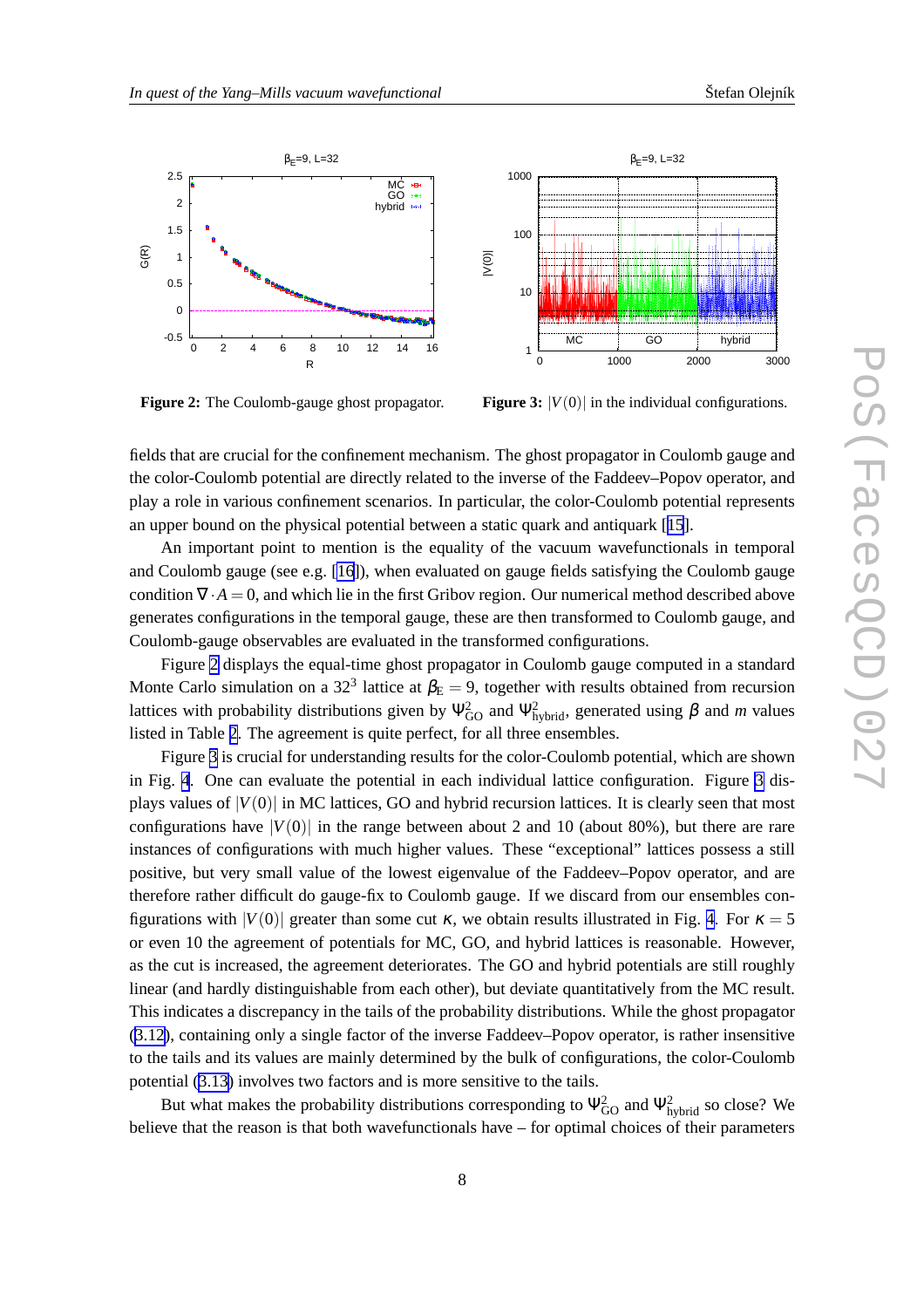<span id="page-8-0"></span>

**Figure 4:** The color-Coulomb potential for illustrative values of the cut <sup>κ</sup>.

– about the same dimensional-reduction limit, and the results are mainly sensitive to that limit, not to the detailed functional form of the kernel *K* that enters the wavefunctional.

#### **4. Summary**

1. We described a recursion procedure that allows to generate lattice configurations with probability distributions given by approximate Yang–Mills vacuum wavefunctionals of certain simple forms like [\(2.4\)](#page-2-0) and [\(2.11](#page-3-0)).

2. Relative magnitudes of the true vacuum wavefunctional on particular sets of configurations (abelian plane waves, non-abelian constant configurations) can be computed numerically.

3. Parameters of approximate vacuum wavefunctionals can be fixed e.g. by fitting the results for long-wavelength abelian plane waves.

4. The two tested proposals (GO, KKN-inspired hybrid) provide Coulomb-gauge quantities almost indistinguishable, and in reasonable agreement with lattice Monte Carlo results (with some discrepancy in color-Coulomb potentials).

5. GO and hybrid vacuum wavefunctionals seem to agree with the true Yang–Mills vacuum wavefunctional for the bulk of the probability distribution.

6. The important common property of both tested approximate vacuum wavefunctionals appears to be their almost identical dimensional-reduction form.

Only a subset of our recent results was covered in the present contribution. The interested reader should consult Refs. [\[4, 6, 8, 11](#page-9-0)] for additional details and more data.